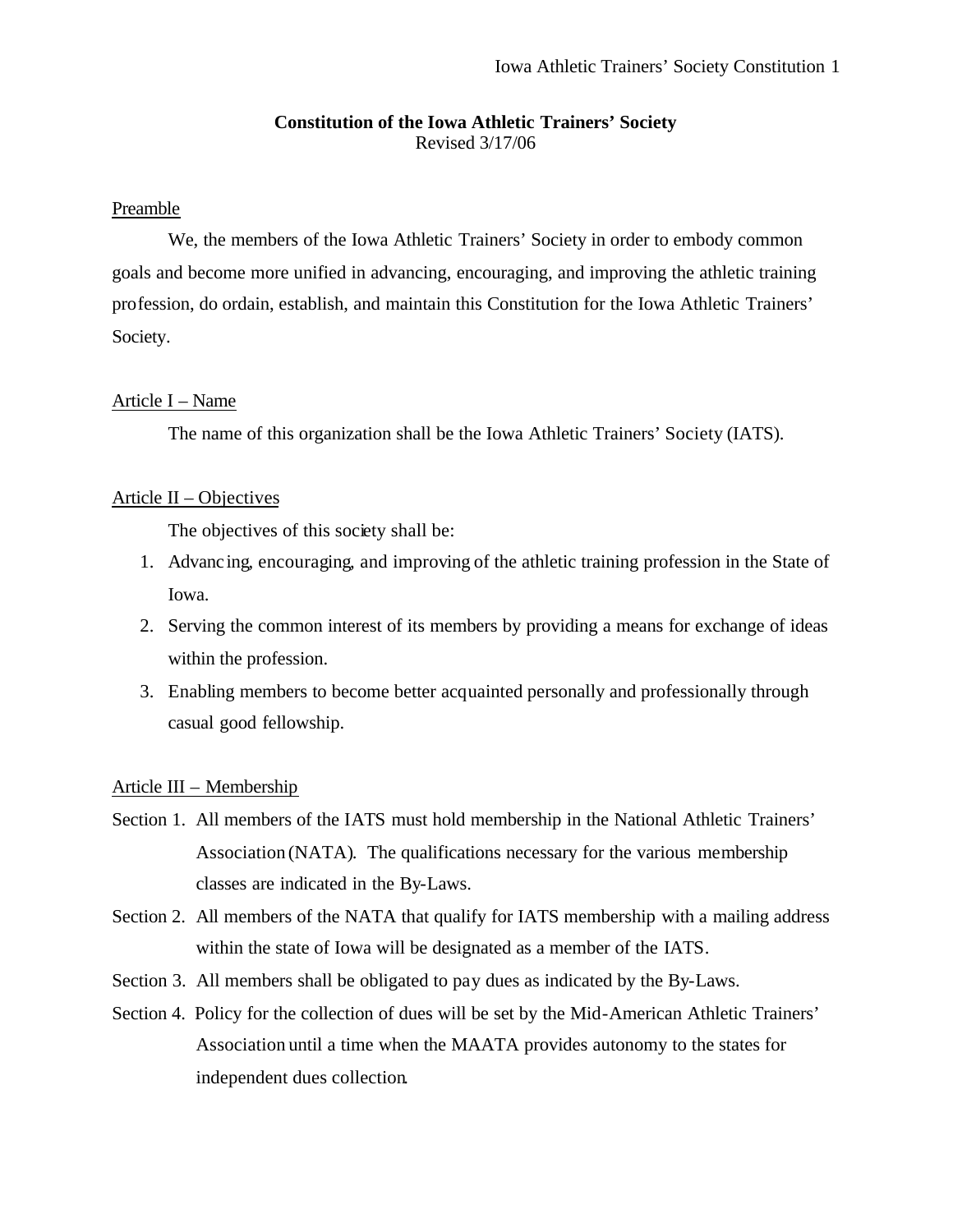Section 5. No one may hold membership in more than one category.

#### Article IV- Organization

- Section 1. The governing body of this society shall be the Executive Committee.
- Section 2. The Executive Committee of this society shall consist of the Past-President, President, President-Elect, Secretary and Treasurer. Their powers and duties shall be prescribed by the By-Laws.
- Section 3. The President-Elect and Treasurer shall be elected for a two (2) year term by a majority mail vote of the voting membership. The President-Elect will automatically assume the office of President immediately after the conclusion of the President's term in office. The President will automatically assume the office of Past-President immediately after the conclusion of the President's term in office. If the office of President-Elect is vacant, the President and Past-President will remain in their positions until a new President-Elect is available to assume the office of President. The election of these Executive Committee members shall be as indicated in the By-Laws.
- Section 4. The Secretary shall be elected for a three (3) year term by a majority mail vote of the voting membership. The election of this Executive Committee member shall be as indicated in the By-Laws.
- Section 5. Any vacancy in the office of the President shall be filled for the unexpired term by the President-Elect.
- Section 6. Any vacancy in the offices of the Past President, President-Elect, Secretary or Treasurer shall be filled as indicated in the By-Laws.
- Section 7. During the absence of the President, the President-Elect shall assume the duties of the President pro-tempore.
- Section 8. Removal of Officers: All officers may be impeached and convicted on the following grounds: embezzlement, malfeasance in office, and actions contrary to, or in violation of this Constitution and its By-Laws. Impeachment proceedings shall be carried out in accordance with the By-Laws.